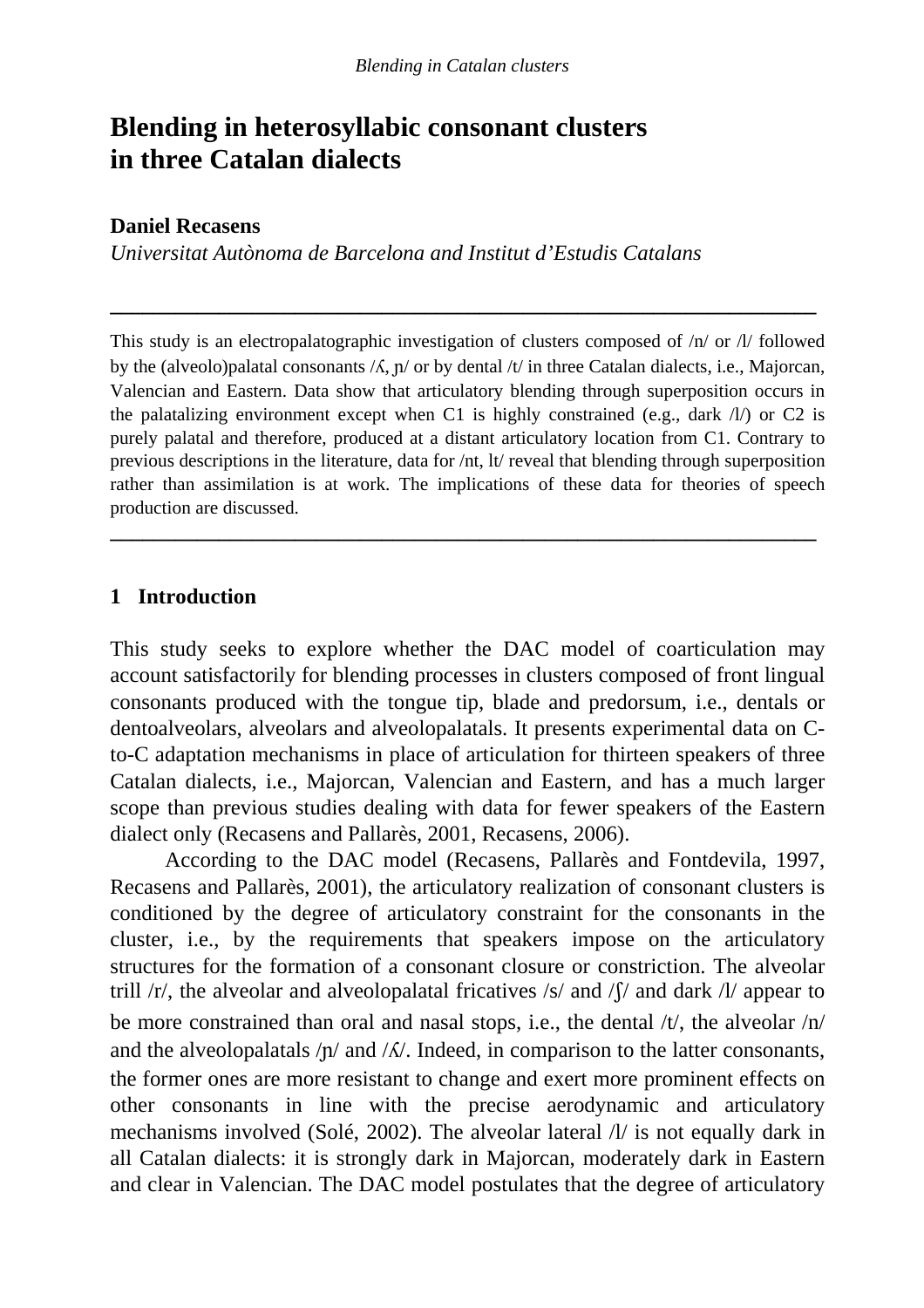constraint for /l/ should increase with darkness degree in view of the strict demands involved in performing a postdorsal approximation in addition to an apical closure for the dark but not for the clear variety.

 Differences in degree of constraint among Catalan consonants keep a certain relationship with place of articulation. Thus, in Eastern Catalan, the two highly constrained lingual fricatives  $\sqrt{s}$ ,  $\int$  and the trill  $\sqrt{r}$  are invariably centroalveolar or postalveolar, while the less constrained consonants /t, n/ are more anterior, i.e., /t/ is fixedly dental and /n/ may be articulated at the front alveolar zone. Closure for the alveolopalatals  $/\lambda$  and  $/\eta$  may occur simultaneously at the back alveolar zone and at the prepalate, but also just at the alveolar or dentoalveolar zone in the case of  $\Lambda$  (Recasens and Espinosa, 2006). The two varieties of  $\Lambda$  are anterior, more so in Majorcan (dental or dentoalveolar) than in Eastern and Valencian (front alveolar).

 A basic prediction of the DAC model regarding C-to-C adaptation mechanisms in consonant clusters is that highly constrained consonants should prevail upon less constrained ones through an assimilatory action or through robust coarticulatory effects (see also Fowler and Saltzman, 1993). On the other hand, two relatively unconstrained consonants ought to undergo blending and thus, result into a compromise articulatory outcome between the two original consonants in the cluster.

 The goal of this study is to verify the validity of the prediction that consecutive consonants which share a similar degree of articulatory constraint and are not highly contrained are realized through a blending mechanism. The articulatory implementation of gestural blending will be investigated in two different scenarios, i.e., in a palatalizing environment in the case of sequences composed of the alveolars /n, l/ followed by the (alveolo)palatals  $/\lambda$ ,  $\pi$ , and in a dentalizing environment in the case of clusters with /n, l/ followed by dental /t/. Different articulatory outcomes are expected to occur in clusters with /l/ depending on whether the consonant is dark or clear (see section 1.1). Several sequences will be excluded from analysis, namely, consonant combinations with  $Cl = /t$  since this consonant often assimilates to a following nasal or lateral in Catalan, and the sequence  $/nn/$  which is realized  $[n:]$  in all three dialects.

# **1.1 Palatalizing environment**

Two possible blending mechanisms may apply to consonant clusters. A first mechanism occurs when the closure area for the outcoming articulation results from superimposing the closure areas of the two adjacent consonants taken independently. This blending mechanism has been found to operate in clusters with  $Cl = /n/$  and, less so,  $Cl = /l/$  and  $Cl = /K$ ,  $n/$  in Eastern Catalan (Recasens,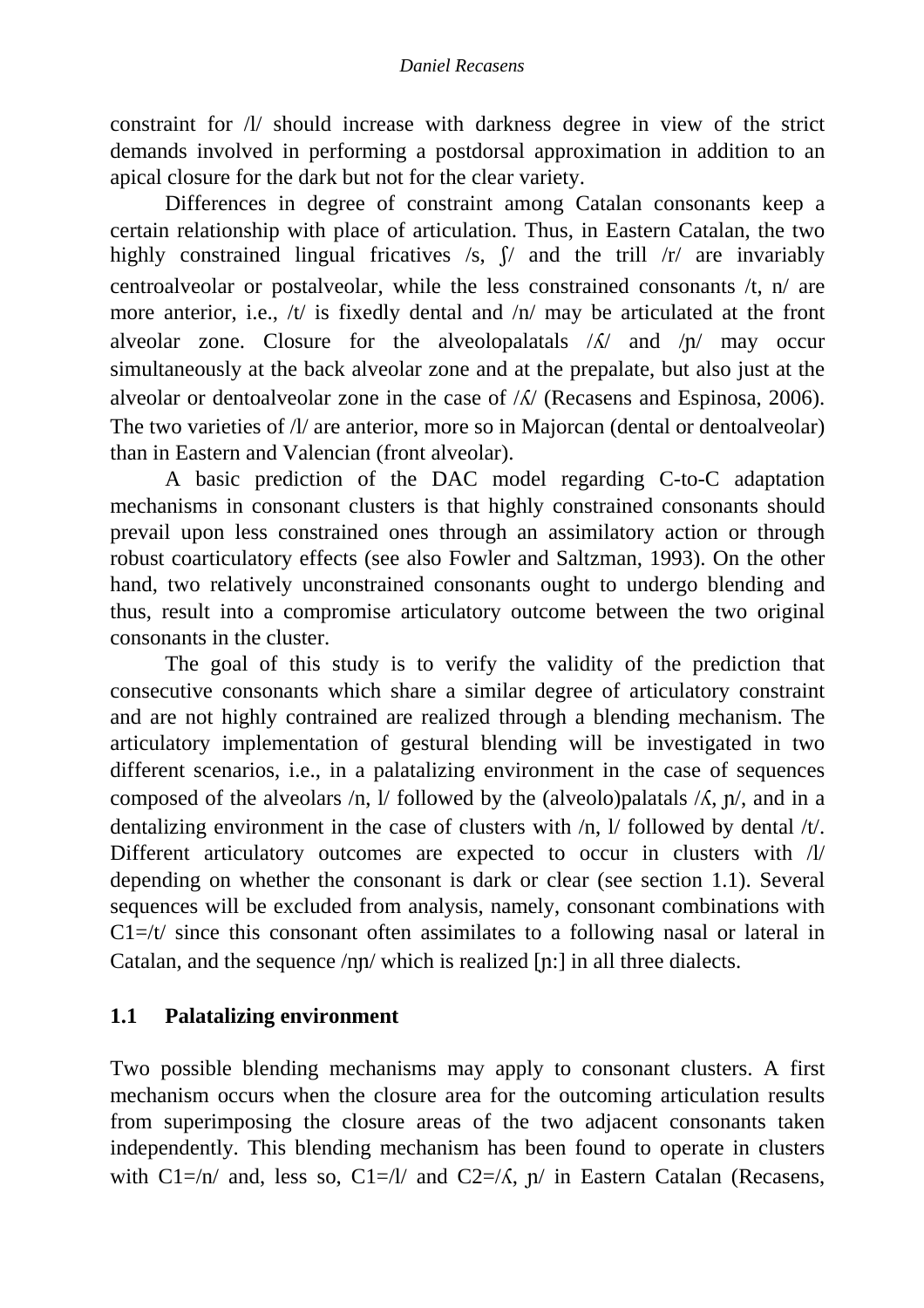2006), and will be referred to as "blending through superposition". In case that clusters composed of C1=/n, l/ and C2=/ $\Lambda$ , n/ exhibit blending through superposition, we expect C1 to undergo some contact increase at the back closure border since C1 is dental, dentoalvolar or alveolar while C2 is alveolopalatal. Moreover, the front closure border should reach a fairly anterior location, mostly due to C1 in clusters with C2=/ $\eta$ , and to C1 and/or C2 in clusters with C2=/ $\Lambda$ .

According to a second production strategy, the blending outcome is realized at an intermediate zone between the places of articulation of C1 and C2, and will be referred to as "blending through intermediation". This instance of blending has been reported to take place in the CV sequence /ki/ or in consonant clusters such as  $/t\theta$  and /sj/ (Browman and Goldstein, 1989, 1992).

While all clusters just referred to undergo blending, its articulatory manifestation may differ depending on the case. More evidence needs to be gathered in order to find out what factors determine the implementation of the two blending types referred to. Two plausible factors are closure or constriction extent for two adjacent segments and the spatial distance between their places of articulation. Thus, blending through superposition is expected to apply in consonant clusters if the two adjacent consonants are articulated nearby (as for /n/ and  $/\nu$ ), and at least one of them involves a large degree of contact at closure or constriction location (as for alveolopalatals).

A related issue is the temporal manifestation of blending, i.e., whether the compromise articulation between C1 and C2 occurs already at C1 onset or else at a later point in time during C1. If blending through palatalization starts at C1 midpoint or at C1 offset, the front and back closure location at the onset of  $Cl = /n$ , l/ should be more anterior than the closure location for the alveolopalatals  $C2=\Lambda$ , /. Therefore, we would be facing a palatalized alveolar rather than an alveolopalatal realization at this temporal period (e.g.,  $[n^j]$  in the case of the cluster  $/n\Lambda$ ).

The conditions preventing blending from taking place completely or partially will also be paid attention to. In principle, blending may fail to apply if the two adjacent consonants in the cluster involve distant articulatory targets, as when C2 is purely palatal rather than alveolopalatal (e.g.,  $/\eta$  for some Majorcan speakers). It could also be delayed or absent in clusters with  $Cl=1/$  due to requirements on laterality and on darkness, since in both cases the tongue predorsum is relatively lowered in order to allow the passage of airflow through lateral oral channels (for laterality) and to facilitate the achievement of a /w/-like percept (for darkness).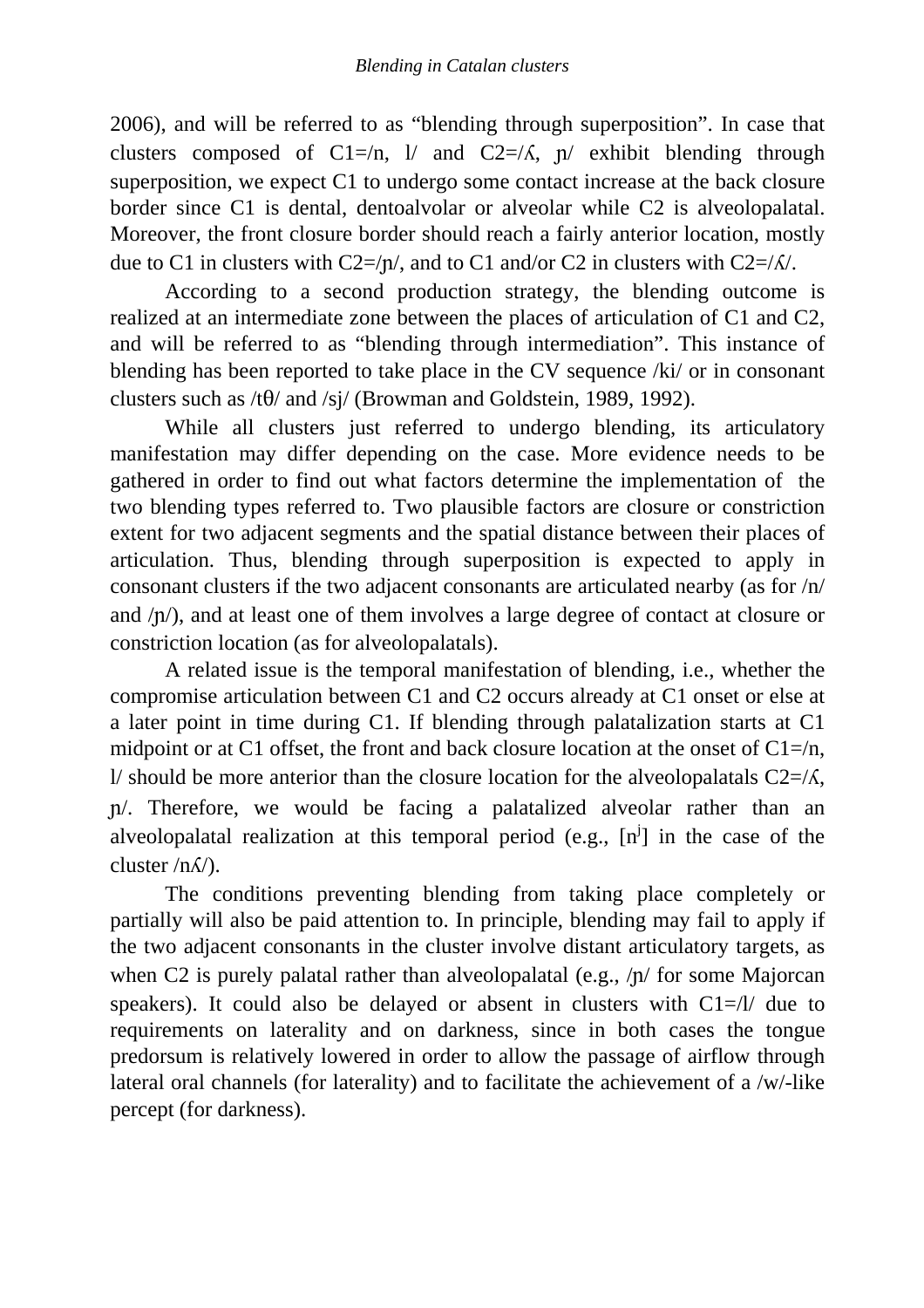# **1.2 Dentalizing environment**

The articulatory outcome of clusters composed of  $Cl = /n$ , I/ and  $Cl = /t/$  is hard to ascertain. The traditional view is that place assimilation is at work here and therefore, alveolars should acquire the dental place for /t/ throughout the entire closure period (see, for example, Navarro Tomás, 1972 for Spanish). Within the DAC model framework, the fact that all those consonants are relatively unconstrained and produced at the same or at a close articulatory zone renders the implementation of blending possible as well.

# **2 Methodology**

# **2.1 Recording procedure**

Linguopalatal contact configurations and acoustic data were gathered synchronously with the Reading electropalatography (EPG) system every 10 ms using artificial palates equipped with 62 electrodes. Acoustic data were digitized at 10 kHz.

Recordings included the clusters /nt, n $\Lambda$ , lt, l $\Lambda$ , ln/ occurring across a word boundary embedded in meaningful sentences four to six syllables long, e.g., /nt/ in the sentence "*d'anys en té set*" ("he/she is seven years old"),  $/n\Lambda$  in the sentence "*això no enllaça*" ("this does not work out well"). These clusters were recorded seven times by the five male Majorcan speakers AR, BM, MJ, ND and CA, seven times by the five male Valencian speakers JM, VB, MS, VG and AV, and a variable number of times by the three male Eastern speakers DR (five times) and JP and JS (three times). The cluster  $\Lambda/\Lambda$  was not recorded by the Valencian subjects.

Data were also processed for single  $/t$ , n, l,  $\Lambda$ ,  $p/$  in (quasi-)symmetrical VCV sequences in the context of front, low and back rounded vowels in order to determine the extent to which closure location in clusters differs from closure location in intervocalic position. VCV recordings were only carried out for /t, n, l/ in Majorcan and Valencian, and for /t/ in Eastern, e.g., /iti/ in "*aprèn l'hitita*" ("learn the Hittite language"), /əta/ in "*beu-te la tassa*" ("drink what is in the cup"), /otu/ in "*el llapis rotula*" ("the pencil works"). Data for intervocalic /n, l/ in Eastern and for intervocalic  $/\lambda$ ,  $\eta$  in the three dialects were taken from mean contact patterns across the three contextual vowels published elsewhere (see Recasens and Pallarès, 2001).

The EPG data could not be processed for  $\Lambda/\Lambda$  for any of the Valencian speakers and for the Eastern speaker JP because  $\Lambda$  assimilated to following  $\Lambda$  in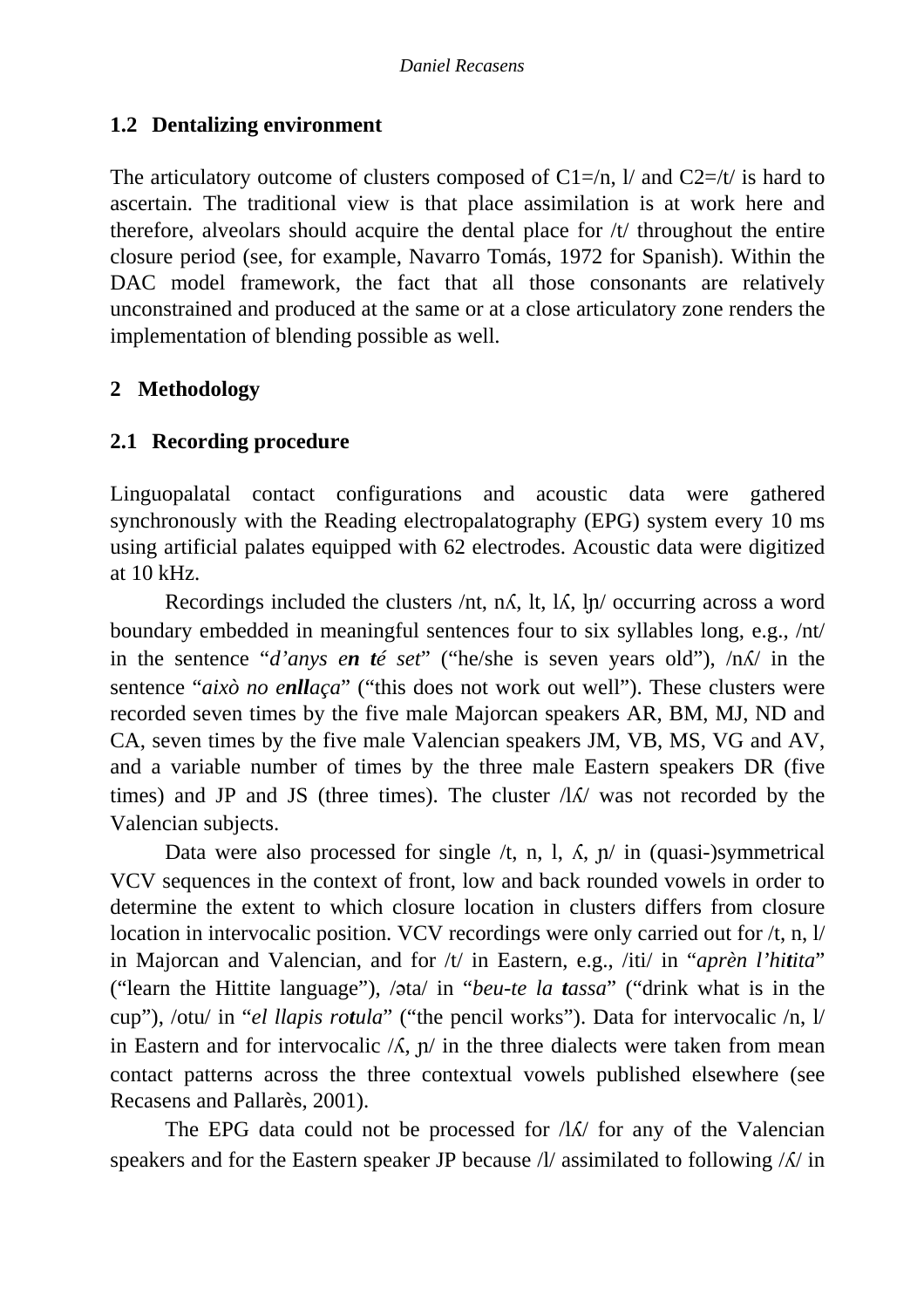this case, and for /lt,  $\Lambda$ ,  $\ln$  for speaker AR since he vocalized preconsonantal /l/ almost systematically.

# **2.2 Measurement criteria**

All cluster tokens were submitted to articulatory analysis. Closure or constriction location was measured on linguopalatal contact patterns placing a cursor on simultaneous EPG, spectrographic and waveform displays using the MultiSpeech 3700 program of Kay Pentax.

The linguopalatal contact patterns under analysis show 62 electrodes distributed into eight horizontal rows and four vertical columns at each side of the palate surface (see Figure 1). Filled electrodes have been contacted by the tongue while empty ones have not. Electrodes are grouped into two major articulatory zones, alveolar at rows 1 through 4, and palatal at rows 5 through 8. Several articulatory subzones were identified for better data interpretation, namely, dental (exclusively at row 1, just behind the upper teeth), dentoalveolar (at rows 1-2, 1-3 or 1-4), centroalveolar and postalveolar (at rows 2-3 and 3-4, respectively), alveolopalatal (at a continuous contact area encompassing the alveolar rows 1 through 4 and the palatal rows 5 through 8), prepalatal (at row 5), mediopalatal (at rows 6-7) and postpalatal (at row 8).



**Figure 1.** Linguopalatal contact configuration with 62 electrodes distributed into rows (R1-R8), symmetrical columns (C1-C4) and articulatory zones (alveolar, palatal).

For  $/t$ , n,  $\Lambda$ ,  $\pi/$ , the consonant was taken to last from the onset of a complete closure until the release of any of the central electrodes. In the case of /l/, consonant onset and offset were determined by the presence or absence, respectively, of at least one of the two centralmost alveolar electrodes. The application of this articulatory criterion was assisted by inspection of spectrographic displays.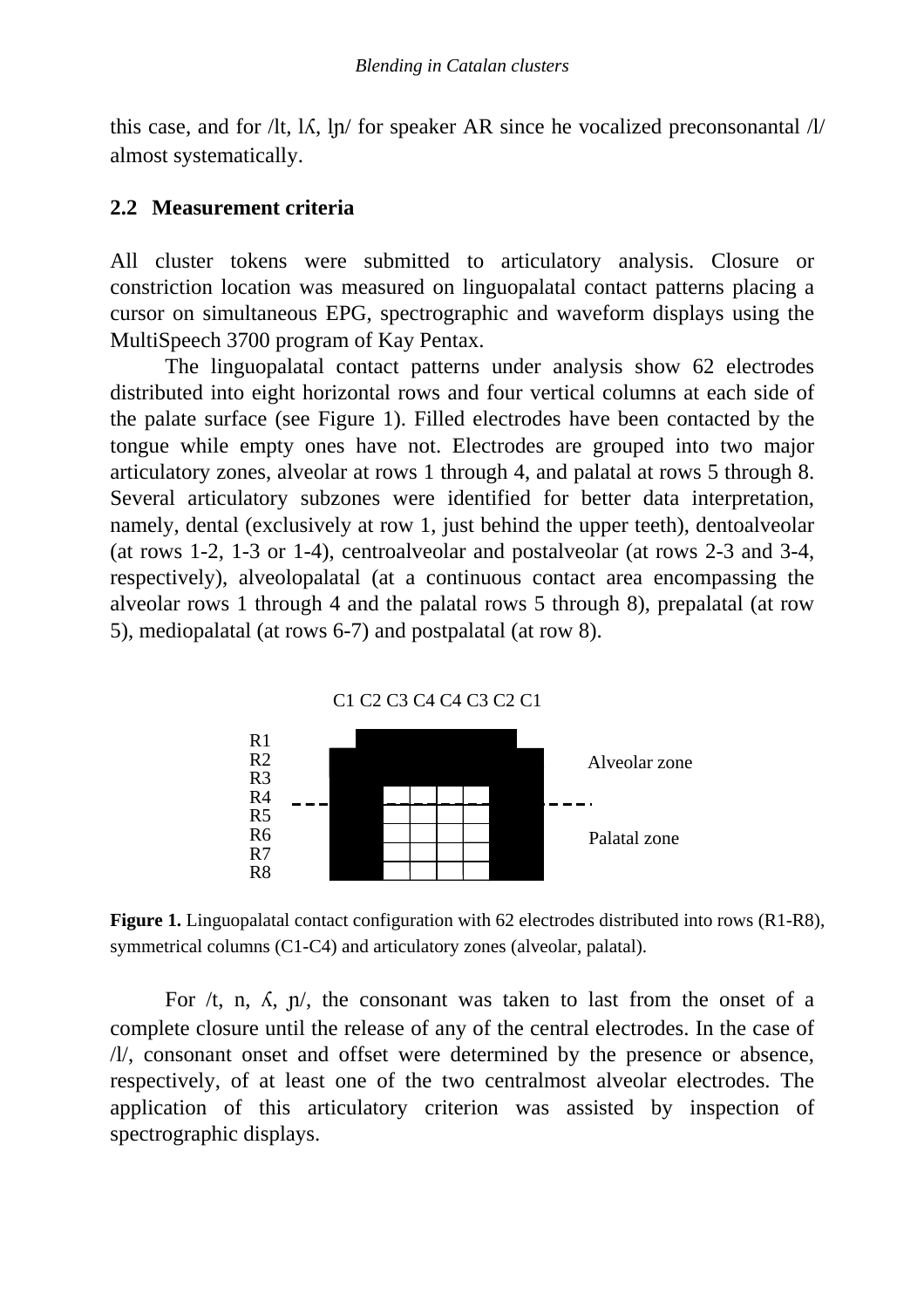#### *Daniel Recasens*

 Place of articulation was measured at several temporal points during C1 and C2 so as to explore the temporal extent of the C-to-C adaptation effects: at C1 onset, midpoint and offset, and at C2 onset and midpoint. Place of articulation for intervocalic consonants was measured at consonant midpoint.

 Two values corresponding to maximal contact activation at the front and back closure borders were taken at each point in time, e.g., 1-2 or 2-4 whenever full electrode activation occurred at rows 1 and 2 (in the former case) or at rows 2, 3 and 4 (in the latter case). For a given row, maximal activation was considered to apply whenever lingual contact occurred at all its electrodes, at all its electrodes except for one of the two central ones, or just at its two central electrodes. Both borders were assigned the same value if maximal activation turned out to be present at a single row. Closure fronting values for intervocalic consonants were determined according to the same criterion and averaged across vowel contexts.

 Front and back closure location values for consonant clusters were compared with those for the two consonants in intervocalic position in order to find out whether the final articulatory outcome was arrived at through blending through superposition or through blending through intermediation in the palatalizing environment, and through assimilation or through any of the two blending processes in the dentalizing environment. Initially, we carried out ANOVAs with repeated measures using the same conditions referred to below with one averaged score per condition for each speaker. Results were discouraging since significance was achieved in very few instances due perhaps to the small size of the data set and to the fact that the original data proceeded in one unit steps and therefore, were not actually continuous (see above). For this reason, we will provide results obtained from regular ANOVAs performed on data for all tokens and speakers. Statistical comparisons between the back closure location values for the clusters /nt, lt/ and for intervocalic /n, l, t/ were carried out with 'consonant condition' as the only factor and three levels of the independent variable, i.e., '/n/ in the cluster /nt/' or '/l/ in the cluster /lt/', 'intervocalic /n/' or 'intervocalic  $\Lambda$ ', and 'intervocalic  $\Lambda$ '. Data for the intervocalic consonants were compared statistically with those for the clusters at C1 midpoint and at C1 offset but not with data at C1 onset since closure location at this temporal point was fairly anterior and did not reflect the implementation of a blending mechanism. Statistical comparisons for Eastern Catalan involved data for intervocalic /t/ but not data for intervocalic /n, l/ since there were not multiple tokens of the last two consonants in intervocalic position in this dialect. Bonferroni post-hoc tests were run on the significant main effects whenever appropriate and the degree of significance was set at  $p < 0.05$ .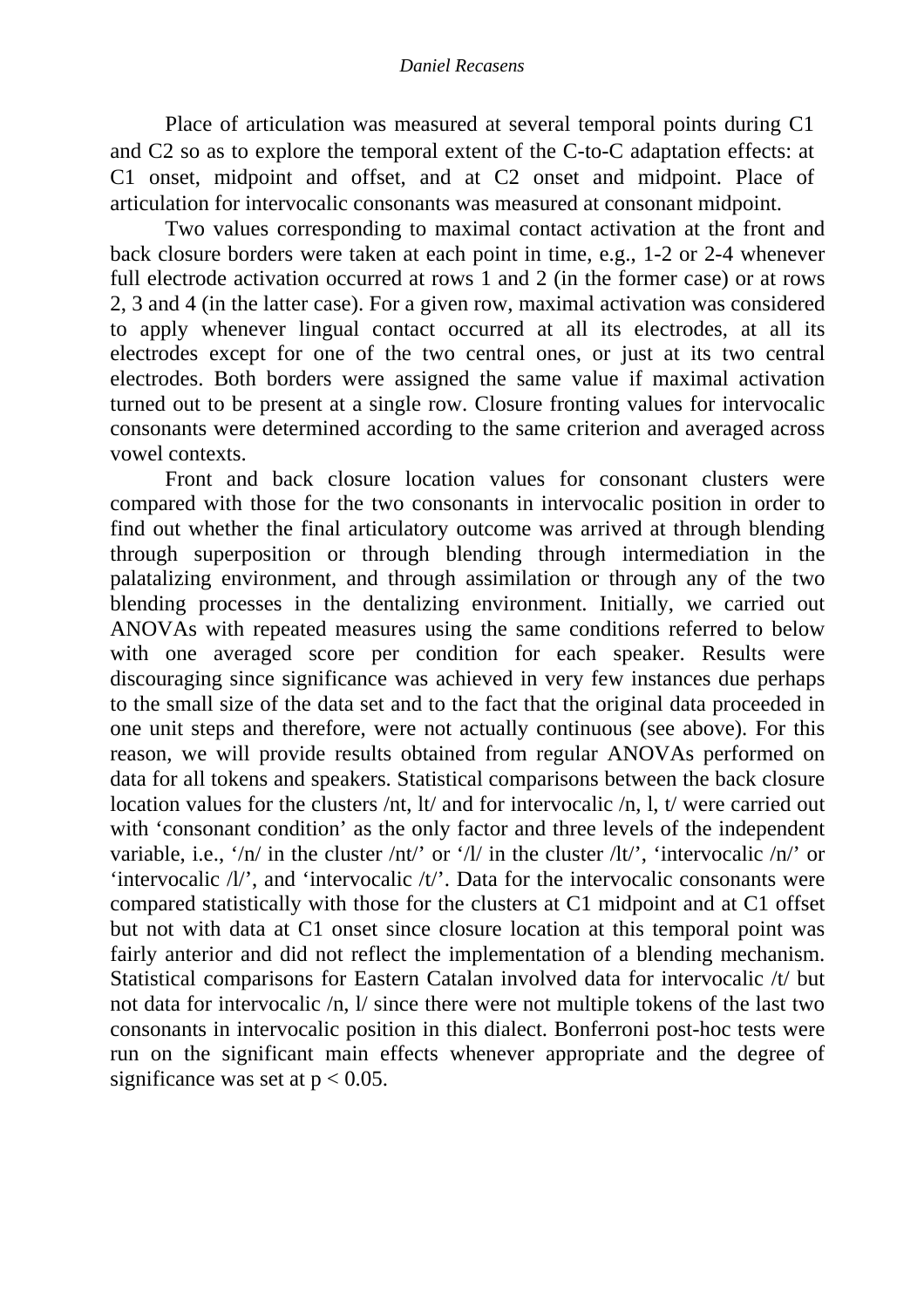#### **3 Results**

# **3.1 Palatalizing environment**

Figure 2 plots the front and back closure border trajectories averaged across tokens and speakers for clusters composed of C1=/n, l/ and C2= / $\Lambda$ ,  $\eta$ / (thick lines), and for those same consonants in intervocalic position (discontinuous straight lines for C1, continuous straight lines for C2).



C1 on C1 mp C1 of C2 on C2 mp C1 on C1 mp C1 of C2 on C2 mp C1 on C1 mp C1 of C2 on C2 mp

**Figure 2**. Front and back closure border location at C1 onset, midpoint and offset and at C2 onset and midpoint for the clusters  $/n\Lambda/$  (top),  $/\Lambda/$  (center) and  $/\ln/$  (bottom). Closure location at both borders for intervocalic  $/n$ ,  $l$  (discontinuous straight lines) and intervocalic  $/$ Å,  $p$ (continuous straight lines) is also given. Data correspond to averages across tokens and speakers.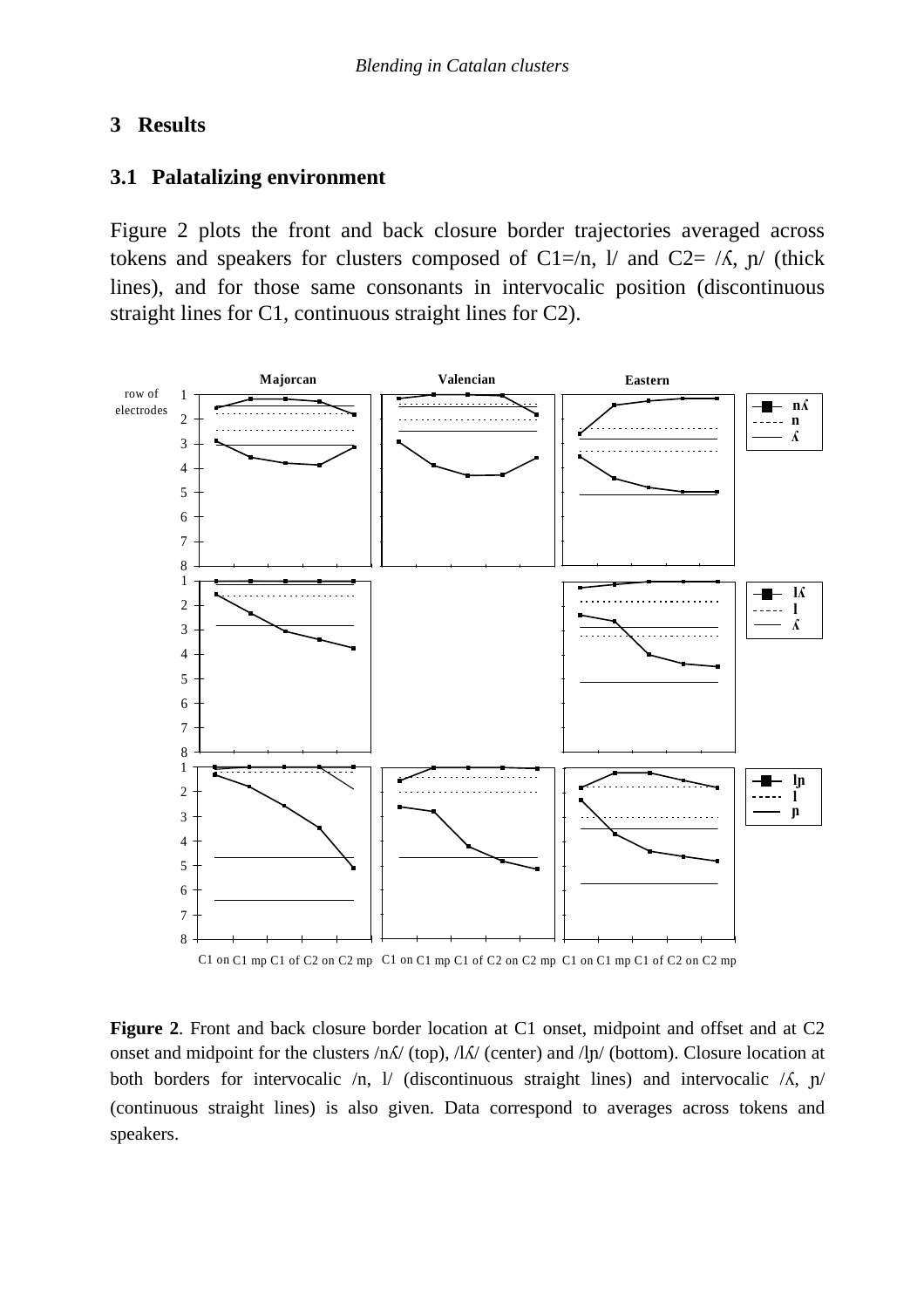Straight lines for the intervocalic consonants show that  $/n$ ,  $1/$  are generally articulated somewhere at the central area of the alveolar zone except for strongly dark /l/ in Majorcan which is articulated at row 1 only and therefore, exhibits probably a dental articulation. Regarding intervocalic  $/\lambda$ ,  $\eta$ , the lateral is basically alveolar in Majorcan and Valencian and alveolopalatal in Eastern, while the nasal is alveolopalatal in Valencian, alveolopalatal or prepalatal in Eastern and purely palatal in Majorcan.

 For all clusters, thick lines reveal that closure extent is restricted to a relatively small contact area at C1 onset and expands posteriorly to the back border as C2 is approached. This backward expansion movement often yields a comparable closure area to that for the second consonant in the cluster, and it occurs earlier in clusters with  $Cl = \pi/$  (at about C1 midpoint) than in those with  $Cl = /l/$  (at about C1 offset). It applies to a lesser extent to strongly dark  $/l/$  in Majorcan than to clear  $\Lambda$  in Valencian and to moderately dark  $\Lambda$  in Eastern. Therefore, it appears that the laterality and darkness degree in /l/ delay and may block the palatalization effect. An increase in contact at the front border often reaches row 1 already during the first half of the alveolar nasal and the alveolar lateral in all consonant combinations.

 As a general rule, closure location at C1 onset is fairly front and resembles that for  $/n$ ,  $1/$  rather than that for  $/n$ ,  $\Lambda/$ . Accordingly, dialect-dependent differences in closure anteriority at C1 onset match those found for the same consonants in intervocalic position, i.e., fronting decreases in the progression Valencian, Majorcan  $>$  Eastern for  $/n/$  and with darkness degree in the progression Majorcan > Valencian, Eastern for /l/.

 As pointed out in the Introduction, an open issue is whether blending is implemented through the superposition of the closure areas for C1 and C2 such that the outcoming realization encompasses them, or else through the achievement of an intermediate closure location between the closure areas for the two consonants.

According to data for Majorcan and Valencian in the top graphs of Figure 2, contact degree at the front and back closure borders is greater at C1 midpoint and offset for the cluster  $/n\Lambda$  than for  $/n/$  and  $/\Lambda$  in intervocalic position. In Eastern Catalan, contact extent runs more anteriorly for  $/n\Lambda$  than for intervocalic  $/n/$  and  $/N/$  at the front closure border; as for the back closure border, the contact trajectory for  $/n\Lambda$  runs more posteriorly than that for intervocalic  $/n$ , and approaches but does not quite reach that for intervocalic  $/N$  until at about C2. Inspection of the individual speakers' data (not shown) reveals that a closure area generally greater than or, less so, equal to that predicted by blending through superposition occurs at C1 midpoint for all Majorcans, all Valencians and the Eastern speaker DR. The Eastern speakers JP and JS, on the other hand, show an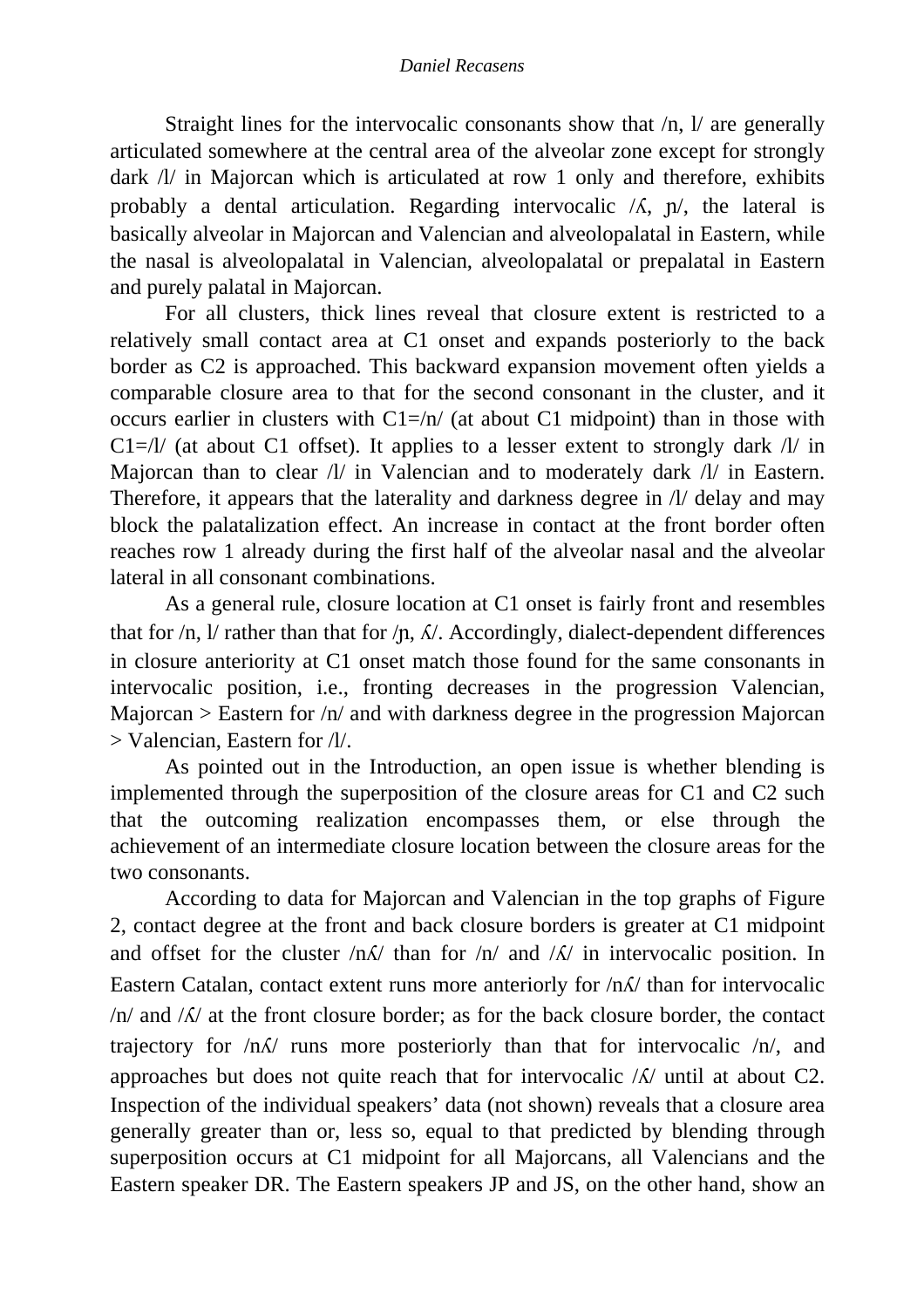intermediate closure location between that for C1 and C2 all throughout the cluster when the front and back closure borders are taken into consideration.

Regarding clusters with  $Cl = /l/$  in the graphs located at the center and bottom of the figure, data for the back closure border indicate that blending through superposition is not reached until about C1 offset in the case of  $\Lambda/\Lambda$  in Majorcan. This is so for most speakers (BM, MJ, CA), while others achieve blending already at C1 midpoint (ND). On the other hand, data for the back closure border for  $\Lambda/\Lambda$  in Eastern and for  $\Lambda/\Lambda$  in Valencian and Eastern reveal that the two adjacent consonants blend essentially into articulatory configurations which are intermediate between those for intervocalic C1 and for intervocalic C2. This strategy is found for most speakers  $\langle A/\sqrt{N}$ , DR,  $\langle A \rangle$ , JM, VB, MS, VG, DR, JP, JS), while others prefer blending through superposition either at C1 midpoint ( $\ln$ , AV) or at C1 offset ( $\ln$ , JS). In all cases, the front closure border for clusters  $\Lambda$ , ln/ reaches maximal fronting at row 1 early in the cluster.

A particular strategy applies to the cluster /l/ in Majorcan (see bottom left graph of Figure 2), where the back closure border for  $C1 = \frac{1}{4}$  extends more posteriorly than that for intervocalic /l/ but falls short of the front closure border for intervocalic  $/p/$ . Data for the individual speakers reveal that there is often a very large articulatory distance between the closure targets for the two consonants /l/ and  $/p$  in intervocalic position, i.e., dark  $/l$  is essentially dental or front dentoalveolar, while closure for  $/\nu$  may cover the prepalate and mediopalate (MJ), the entire palatal zone (CA) or just the back palate (BM, ND). This may account for why it may take so long for the articulatory target for  $C2=/\nu$  in the cluster  $\ln$  to be reached and why, just as in Figure 2, C1= $\ln$  in this cluster exhibits an intermediate realization between intervocalic  $\Lambda$  and  $\Lambda$  in the case of speakers BM, MJ and CA. Data for speaker CA, for whom /l/ is strongly dark and intervocalic  $/p/$  is alveolopalatal, reveal the presence of carryover effects involving depalatalization and thus, of palatal contact loss during C2. Speaker ND (whose data have not been averaged with those for the other three speakers in the figure) shows two separate targets and no gestural overlap for the two consonants in the cluster, i.e., the tongue travels fast from the alveolar zone at /l/ offset to the postpalatal zone at  $/\eta$  onset.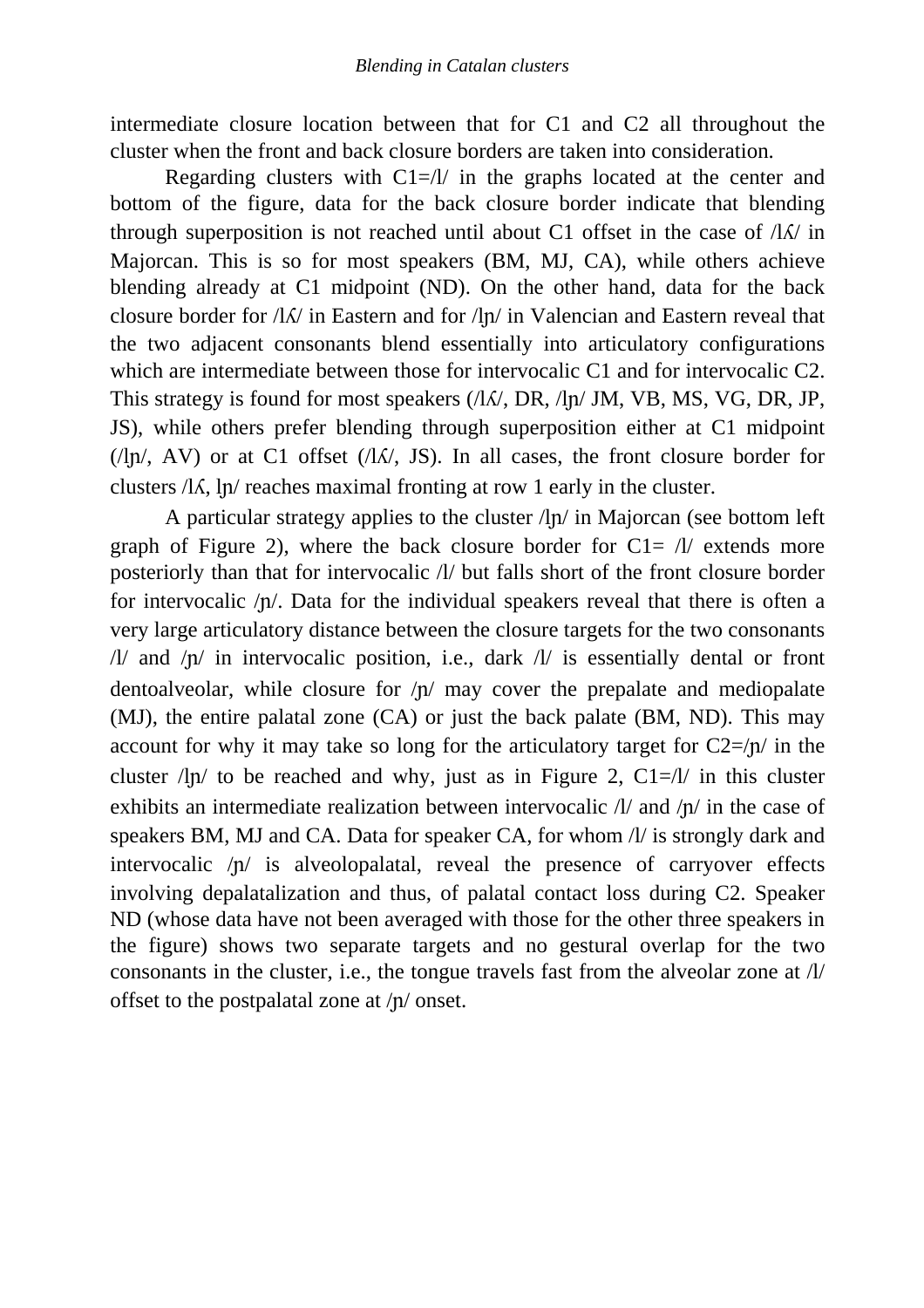# **3.2 Dentalizing environment**

### *3.2.1 General trends*

Data reported in Figure 3 allow investigating whether clusters with  $Cl = /n$ ,  $l$  and C2=/t/ undergo regressive assimilation or blending. Closure border location values for intervocalic /n, l/ are identical to those appearing in Figure 2. As for intervocalic /t/, the continuous straight lines in Figure 3 indicate that the front closure border for this consonant reaches row 1 at the teeth, while the degree of alveolar fronting at the back closure border varies according to dialect in the progression Valencian > Majorcan > Eastern.

In view of the closure location characteristics for  $/t$ , n,  $l$  in intervocalic position and for /nt, lt/, the following processes of segmental adaptation may be predicted to occur in the two clusters:

*(a)* Regressive assimilation should apply whenever the back closure border is more anterior for intervocalic /t/ than for intervocalic /n/ or /l/, and that for the cluster it is not more retracted than that for /t/. In this particular case it may be claimed that C1 exhibits the same closure location as C2 in the clusters /nt, lt/ because place regressive assimilation is at work. As mentioned in the Introduction, regressive place assimilation should involve the presence of the C2 place of articulation during the entire C1 closure period and thus, from C1 onset until C1 offset.

*(b)* Blending through intermediation between C1 and C2 should take place whenever the back closure border for the cluster occurs about halfway between the back closure border location for the two adjacent consonants in intervocalic position.

*(c)* Blending through superposition is expected to occur when the closure area for the cluster exceeds the closure area for its two consonants in intervocalic position, or equals that for intervocalic /n/ or /l/ if the back closure border for these two realizations extends more posteriorly than that for intervocalic /t/.

Data for the mean front closure border trajectories for clusters in Figure 3 (thick lines) are in agreement with those for the individual speakers in showing an anteriormost location at row 1 all along C1 and C2. This outcome could be indicative of regressive assimilation (maximal fronting is also found for  $C2=/t/$  in intervocalic position), but is also compatible with a blending account (maximal fronting could result from the superposition of a maximally front dental C2 and a more retracted alveolar C1).

Relevant variations in contact placement over time for the clusters /nt, lt/ occur at the back closure border. As shown in Figure 3, there is some backward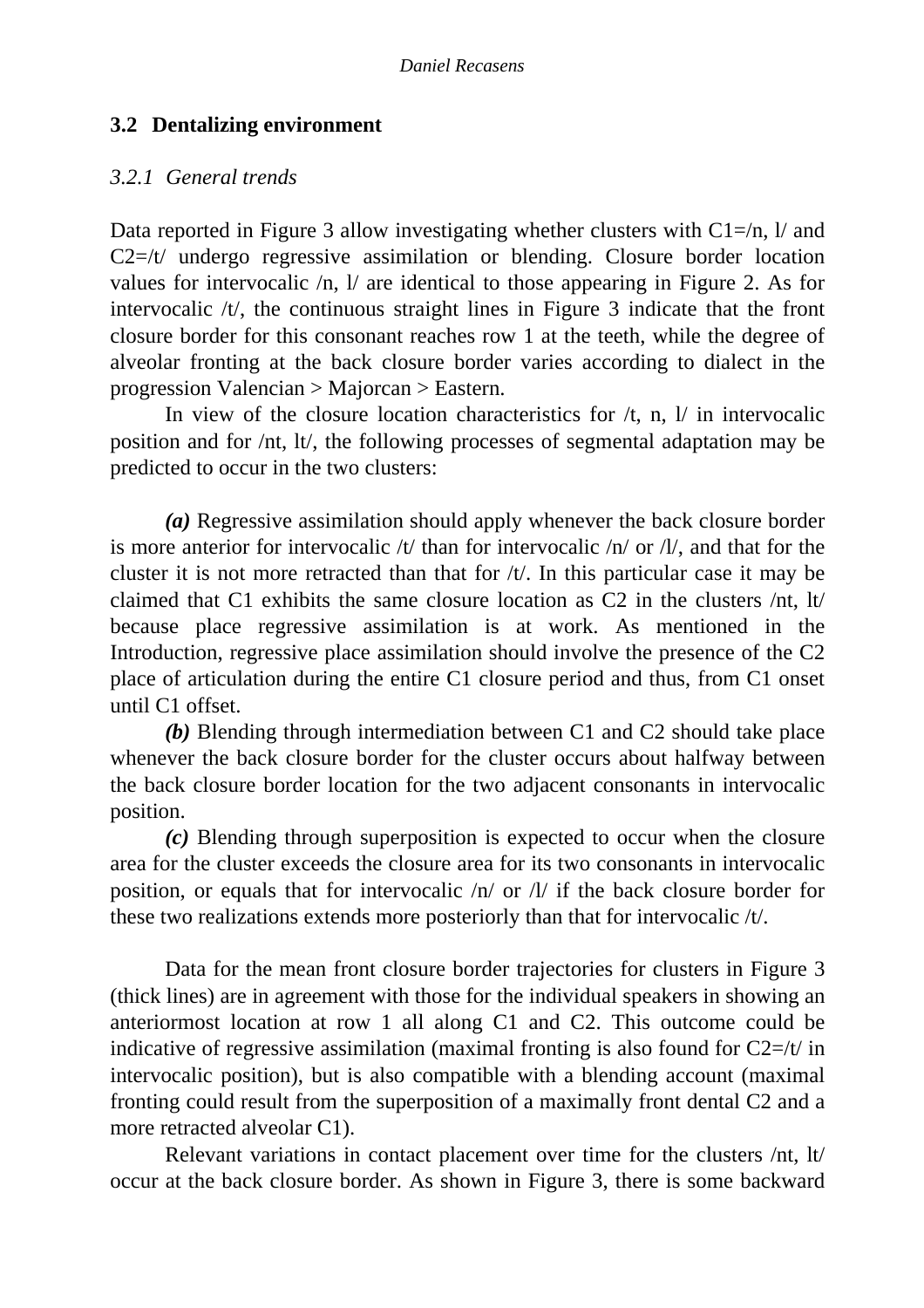expansion from C1 onset to C1 midpoint and C1 offset which may be considered a general articulatory characteristic of stop closures towards the expansion of their area as consonant midpoint is approached.



**Figure 3**. Front and back closure border location at C1 onset, midpoint and offset and at C2 onset and midpoint for the clusters /nt/ (top) and /lt/ (bottom). Closure location at both borders for intervocalic /n, l/ (discontinuous straight lines) and intervocalic /t/ (continuous straight lines) is also given. Data correspond to averages across tokens and speakers.

ANOVAs on the back closure border data for /nt/ yielded a significant main 'consonant condition' effect at C1 midpoint and offset in Majorcan (F(2, 276) = 9.68, p=0.000; F(2, 276) = 9.78, p=0.000) and Valencian (F(2, 269) = 29.51, p=0.000; F(2, 269) = 25.99, p=0.000). According to the results from posthoc tests, Majorcan favors blending through superposition at C1 offset where closure is more retracted for /nt/ and for intervocalic /n/ than for intervocalic /t/, and /nt/ and intervocalic /n/ do not differ significantly in the degree of closure fronting. Valencian, on the other hand, favors blending through intermediation also at C1 offset where closure fronting decreases significantly in the progression  $/t$  > /nt/ > /n/. Contact trajectories in Figure 3 are in accordance with these statistical results. Regarding Eastern Catalan, ANOVAs yielded non-significant effects between /nt/ and intervocalic /t/ at C1 midpoint and at C1 offset. Data for this dialect in the figure suggest that the cluster /nt/ and the two intervocalic consonants /n/ and /t/ exhibit a similar degree of closure fronting which renders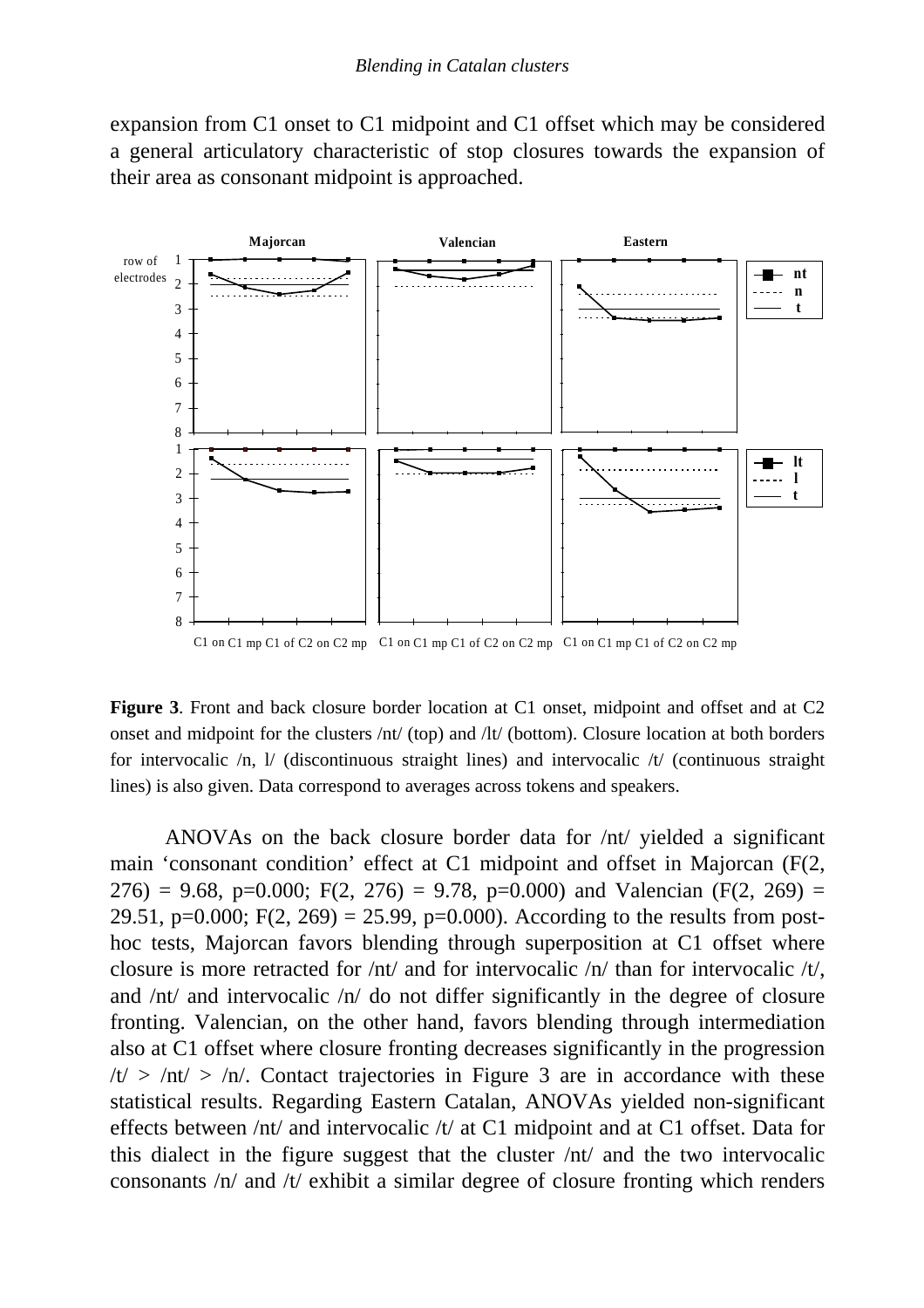the cluster production strategy ambiguous: there could be regressive assimilation since the back closure border location for  $Cl = \pi / \pi$  in the cluster is comparable to that for intervocalic /t/, but also blending through superposition since the closure area for  $Cl = \pi / i$  is equivalent to the closure areas for intervocalic  $\pi / \pi$  and  $\pi / i$ .

 ANOVAs on the back closure border data for /lt/ yielded a significant main effect of 'consonant condition' at cluster midpoint and offset in Majorcan (F(2, 219) = 10.66, p=0.000; F(2, 219) = 19.09, p=0.000) and Valencian (F(2, 237) = 29.30, p=0.000; F(2, 237) = 28.66, p=0.000), and at closure midpoint but not at closure offset in Eastern  $(F(1, 84) = 4.82, p=0.03)$ . Post-hoc tests reveal that Majorcan favors blending through superposition at closure offset where the back closure border is more posterior for /lt/ than for both intervocalic /l/ and /t/ (closure fronting values decrease in the progression  $1/$  >  $/t$  >  $/t$  in this case). Valencian also favors blending through superposition at C1 midpoint and offset since the back closure border is more retracted for intervocalic /l/ and for the cluster /lt/ than for intervocalic /t/ at both temporal points. Statistical comparisons between data for /lt/ and for intervocalic /t/ suggest that Eastern Catalan favors blending through superposition at C1 offset since /lt/ becomes significantly more posterior than /t/ at this temporal point. Data on the back closure border trajectories for this dialect in Figure 3 show that /lt/ could also be more retracted than intervocalic /l/.

In summary, results from ANOVAs and inspection of contact trajectories in Figure 3 reveal that the cluster /lt/ is implemented through blending through superposition in most cases. Blending appears to be the preferred production mechanism for the cluster /nt/ as well.

# *3.2.2 Individual speakers*

A more thorough insight into the production mechanisms of the sequences /nt, lt/ may be gained from an analysis of the data for the individual speakers. Tables 1 and 2 present front and back closure border location values at C1 onset, midpoint and offset for /nt/ and /lt/ according to all Majorcan, Valencian and Eastern speakers (right panel), and at consonant midpoint for  $/n/$  or  $1/$  and for  $/t/$  in intervocalic position (left and central panels). Thus, for example, data for intervocalic /n/ and /t/ and for /n/ in the cluster /nt/ for speaker ND reveal that consonant closure in the cluster extends from row 1 (front border) to somewhere between rows 3 and 4 (3.36), while closure for the two intervocalic consonants spans from the same or a more retracted location at the front border (2.4 for /n/, 1 for /t/) to a slightly more anterior location at the back border (about 3.1 for both  $/n/$  and  $/t/$ ).

The closure fronting values for intervocalic  $/n$ , 1, t/ will be compared with those at the midpoint and offset of C1 in the two clusters /nt, lt/ but not with those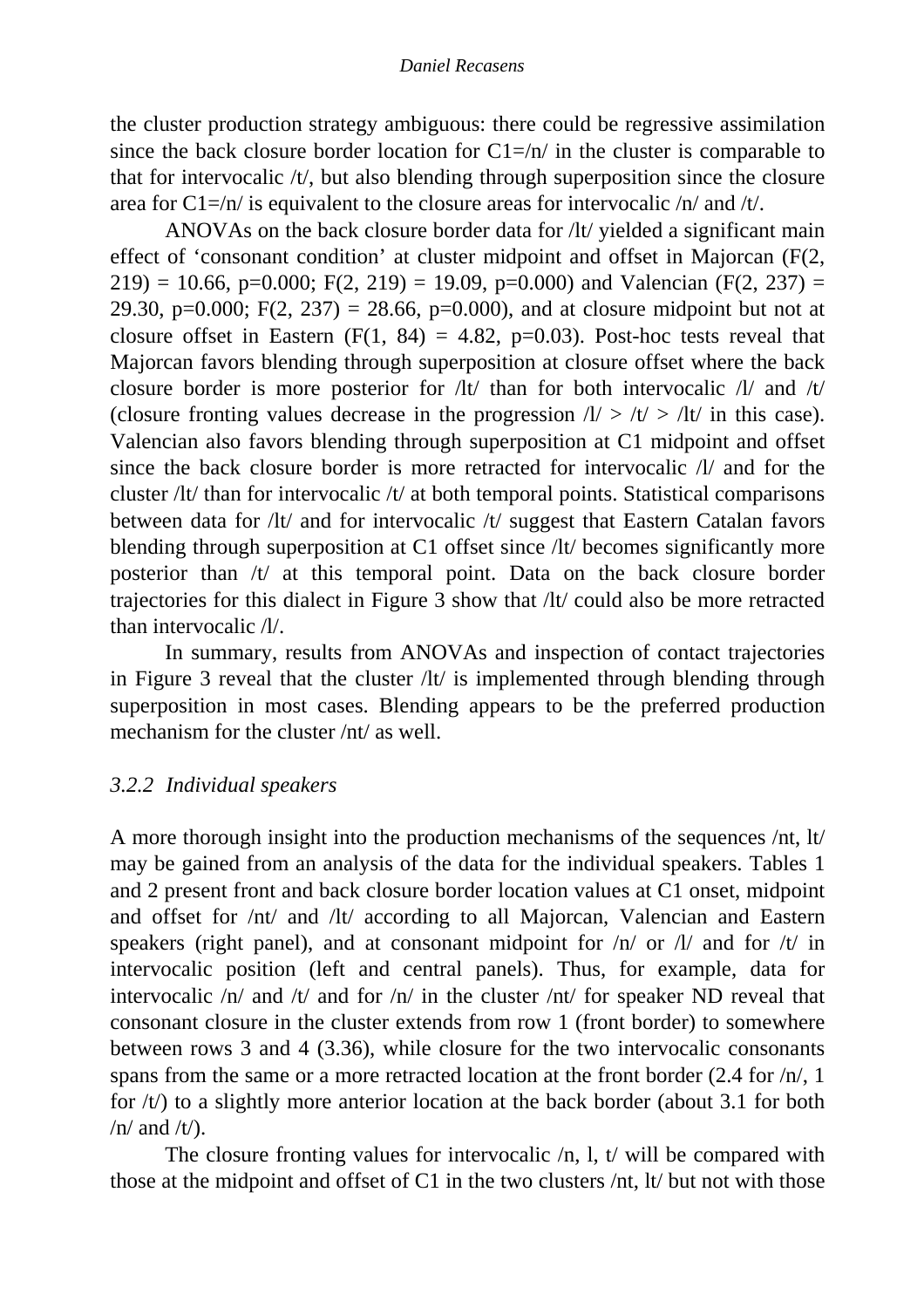at C1 onset since blending does not occur at this moment in time yet. Standard deviations for the mean values in the tables are generally small, i.e., zero for the front closure border data, and about a fifth of the corresponding mean for the back closure border data.

**Table 1:** Front border (FCB) and back border (BCB) closure placement values at the midpoint of intervocalic  $/n/$  and  $/t/$  (left and middle panels), and at onset, midpoint and offset of  $C1=/n/$ in the cluster /nt/ (right panel). Data are presented for all speakers of Majorcan, Valencian and Eastern.

| Dialect   | Speaker   | /NnV/ |            | /VtV/      |            | $C1$ ons $(\text{int})$ |            | $C1$ mp $(\text{int})$ |            | $C1$ of $(\text{int})$ |            |
|-----------|-----------|-------|------------|------------|------------|-------------------------|------------|------------------------|------------|------------------------|------------|
|           |           | FCB   | <b>BCB</b> | <b>FCB</b> | <b>BCB</b> | FCB                     | <b>BCB</b> | <b>FCB</b>             | <b>BCB</b> | <b>FCB</b>             | <b>BCB</b> |
| Majorcan  | AR        | 1.95  | 2.24       | 1.00       | 1.19       | 1.00                    | 1.07       | 1.00                   | 1.21       | 1.00                   | 1.36       |
|           | <b>BM</b> | 1.43  | 2.38       | 1.00       | 2.14       | 1.00                    | 1.27       | 1.00                   | 2.00       | 1.00                   | 2.00       |
|           | MJ        | 1.76  | 2.38       | 1.00       | 1.33       | 1.00                    | 1.15       | 1.00                   | 1.62       | 1.00                   | 1.92       |
|           | ND        | 2.40  | 3.10       | 1.00       | 3.05       | 1.21                    | 2.29       | 1.00                   | 3.36       | 1.00                   | 3.71       |
|           | <b>CA</b> | 1.52  | 2.33       | 1.00       | 2.43       | 1.00                    | 2.21       | 1.00                   | 2.50       | 1.00                   | 3.07       |
| Valencian | JM        | 1.12  | 1.62       | 1.00       | 1.00       | 1.00                    | 1.00       | 1.00                   | 1.00       | 1.00                   | 1.00       |
|           | VB        | 1.33  | 1.70       | 1.00       | 1.00       | 1.00                    | 1.00       | 1.00                   | 1.00       | 1.00                   | 1.00       |
|           | <b>MS</b> | 1.24  | 2.24       | 1.00       | 1.71       | 1.00                    | 1.93       | 1.00                   | 2.43       | 1.00                   | 2.93       |
|           | VG        | 1.62  | 2.33       | 1.00       | 1.43       | 1.00                    | 1.14       | 1.00                   | 1.64       | 1.00                   | 1.79       |
|           | AV        | 1.55  | 2.00       | 1.00       | 1.71       | 1.00                    | 1.50       | 1.00                   | 1.93       | 1.00                   | 2.00       |
| Eastern   | DR        | 1.33  | 3.00       | 1.00       | 3.60       | 1.00                    | 1.80       | 1.00                   | 3.60       | 1.00                   | 3.80       |
|           | JP        | 2.83  | 3.83       | 1.00       | 1.67       | 1.00                    | 1.67       | 1.00                   | 2.33       | 1.00                   | 2.33       |
|           | JS        | 3.00  | 3.83       | 1.00       | 3.67       | 1.00                    | 3.00       | 1.00                   | 4.00       | 1.00                   | 4.00       |

**Table 2:** Front border (FCB) and back border (BCB) closure placement values at the midpoint of intervocalic /l/ and /t/ (left and middle panels), and at the onset, midpoint and offset of  $Cl=1/$  in the cluster  $/lt/$  (right panel). Data are presented for all speakers of Majorcan, Valencian and Eastern.

| Dialect   | Speaker   | /VIV/      |            | /VtV/      |            | $C1$ ons $(7)$ |            | $C1$ mp $(1t)$ |            | $C1$ of $(1t)$ |            |
|-----------|-----------|------------|------------|------------|------------|----------------|------------|----------------|------------|----------------|------------|
|           |           | <b>FCB</b> | <b>BCB</b> | <b>FCB</b> | <b>BCB</b> | <b>FCB</b>     | <b>BCB</b> | <b>FCB</b>     | <b>BCB</b> | <b>FCB</b>     | <b>BCB</b> |
| Majorcan  | <b>BM</b> | 1.00       | 1.24       | 1.00       | 2.14       | 1.00           | 1.00       | 1.00           | 2.43       | 1.00           | 2.86       |
|           | MJ        | 1.00       | 1.29       | 1.00       | 1.33       | 1.00           | 1.00       | 1.00           | 1.33       | 1.00           | 1.33       |
|           | <b>ND</b> | 1.05       | 2.67       | 1.00       | 3.05       | 1.14           | 1.71       | 1.00           | 3.14       | 1.00           | 4.00       |
|           | СA        | 1.00       | 1.31       | 1.00       | 2.43       | 1.00           | 1.71       | 1.00           | 2.00       | 1.00           | 2.43       |
| Valencian | JM        | 1.05       | 2.00       | 1.00       | 1.00       | 1.17           | 1.17       | 1.00           | 1.17       | 1.00           | 1.00       |
|           | VВ        | 1.67       | 1.76       | 1.00       | 1.00       | 1.00           | 1.00       | 1.00           | 1.00       | 1.00           | 1.00       |
|           | <b>MS</b> | 1.70       | 2.60       | 1.00       | 1.71       | 1.00           | 1.83       | 1.00           | 2.33       | 1.00           | 2.33       |
|           | VG        | 1.19       | 1.71       | 1.00       | 1.43       | 1.00           | 1.14       | 1.00           | 2.00       | 1.00           | 2.00       |
|           | AV        | 1.38       | 1.95       | 1.00       | 1.71       | 1.00           | 2.00       | 1.00           | 2.86       | 1.00           | 3.00       |
| Eastern   | DR        | 1.00       | 2.50       | 1.00       | 3.60       | 1.00           | 1.20       | 1.00           | 2.80       | 1.00           | 3.80       |
|           | JP        | 1.67       | 2.50       | 1.00       | 1.67       | 1.00           | 1.00       | 1.00           | 2.00       | 1.00           | 2.67       |
|           | JS        | 2.67       | 4.00       | 1.00       | 3.67       | 1.00           | 1.67       | 1.00           | 3.00       | 1.00           | 4.00       |

According to the data in the tables, assimilation (scenario *(a)*; see section 3.2.1) appears to hold for /nt, lt/ for several speakers (/nt/, AR, BM, JM, VB; /lt/,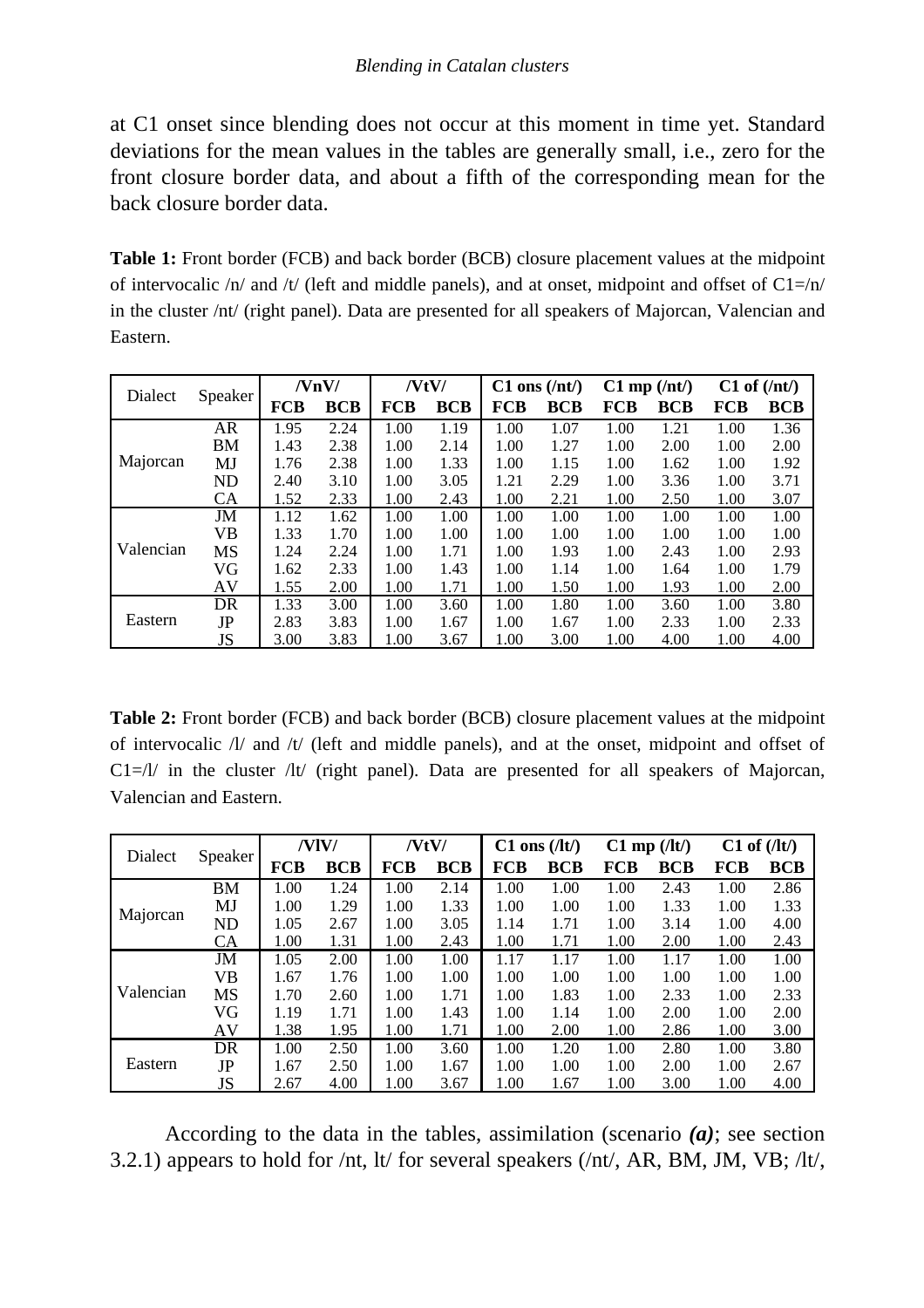JM,VB). Thus, for example, data for speaker JM show that the back closure border is more retracted for intervocalic  $/n/(1.62)$  than for intervocalic  $/t/(1)$ , and equally anterior at the midpoint and offset of  $/n/$  before  $/t/$  in the cluster  $/nt/ (1)$ than at the midpoint of intervocalic  $/t/(1)$ .

Blending through intermediation (scenario *(b)*; see section 3.2.1) holds for /nt/ (MJ, VG, JP) and /lt/ (MS). Thus, according to speaker MJ, the back closure border values at C1 midpoint and offset in the cluster /nt/ (1.62, 1.92) are intermediate between those for intervocalic  $/t/$  (1.33) and for intervocalic  $/n/$ (2.38).

Blending through superposition (scenario *(c)*; see section 3.2.1) involving a larger closure for the cluster than for its two consonants in intervocalic position operates in the case of /nt/ for speakers ND, CA, MS and JS and in the case of /lt/ for speakers BM, ND, VG and AV. Thus, according to speaker ND, back closure border location values for /n/ before /t/ at closure midpoint and offset (3.36, 3.71) exceed those for  $/n/$  and  $/t/$  in intervocalic position (about 3.1). As pointed out in section 3.2.1, blending through superposition may be also said to apply whenever the closure extent for the cluster matches that for the most widespread intervocalic consonant if this consonant is not /t/. This condition is at work for /nt/ for speaker AV and for /lt/ for speakers JP and JS, since the closure area for  $Cl = \langle n, 1 \rangle$  in the two clusters is analogous to that for the same consonants in intervocalic position, and that for intervocalic /n, l/ exceeds that for intervocalic  $/t/$ .

The remaining cases are ambiguous. This is so for the clusters /nt, lt/ for speaker DR and for the cluster /lt/ for speaker CA, where the closure area for  $Cl = \pi/$  and  $Cl = \pi/$  is close or analogous to that for intervocalic  $/t/$ , and that for intervocalic /t/ is more posterior than that for intervocalic /n/ and/or /l/. The production strategy for /lt/ for speaker MJ is also unclear since the closure location for  $C1 = 1/$  in the cluster is as anterior as that for intervocalic  $1/$  and  $/t/$ .

# **4 Discussion**

Linguopalatal data on closure location and extent has allowed us to determine the production strategy of consonant clusters composed of dentals, alveolars and alveolopalatals in Majorcan, Valencian and Eastern.

When followed by an alveolopalatal consonant, the alveolar nasal  $/n/$ undergoes frontward and backward closure expansion, and blending through superposition at about C1 midpoint, as a general rule. Regressive palatalization is less obvious for clusters with  $C1 = / l$ , mostly so if the alveolar lateral is dark: indeed, while the front closure border achieves maximal fronting early in the cluster, the back closure border may either fall somewhere between that for the two adjacent consonants or else may achieve a more retracted location not earlier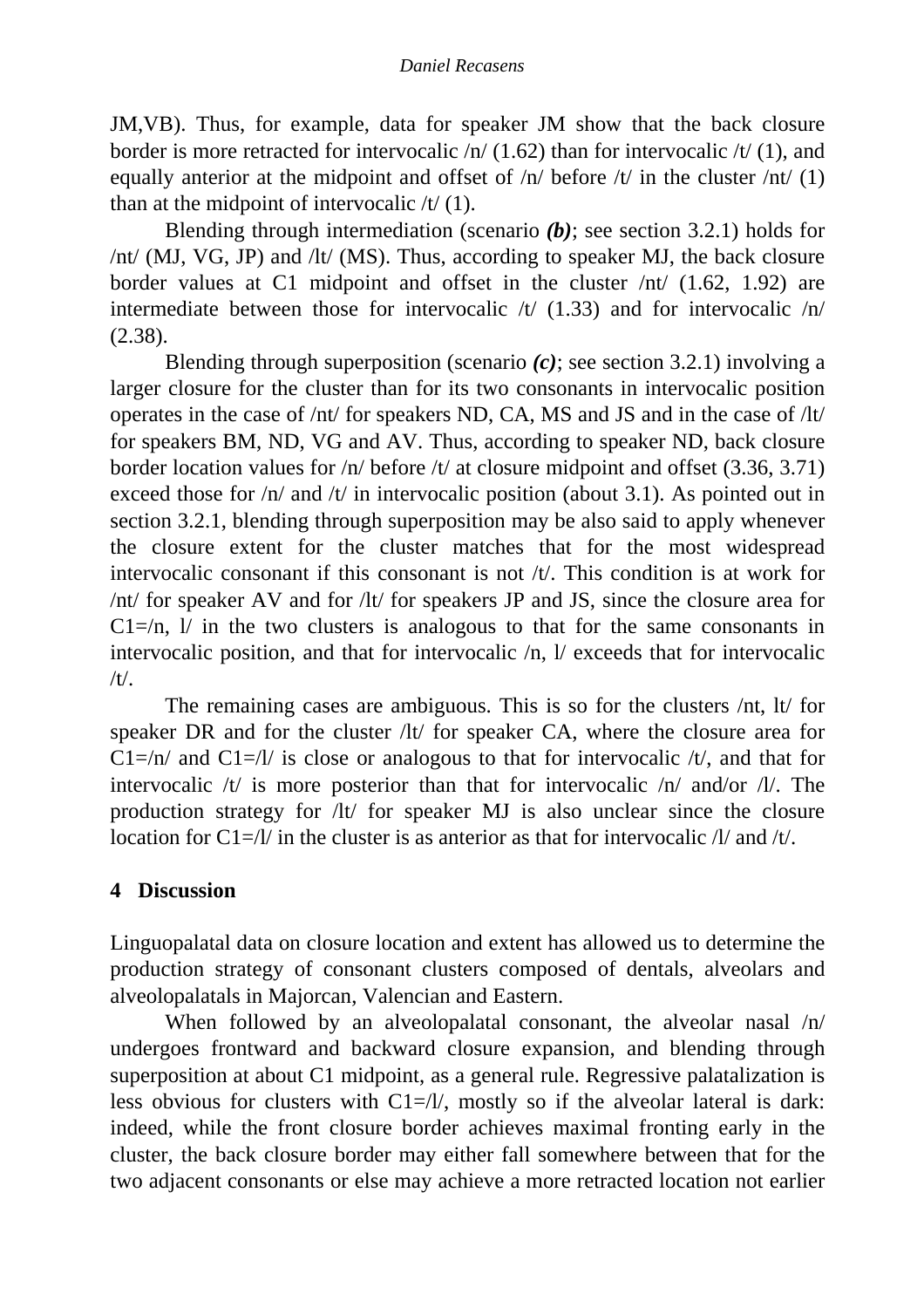than C1 offset. Blending through superposition may also fail to apply when the articulatory distance between C1 and C2 is too large; thus, in Majorcan clusters where  $/\nu$  is palatal rather than alveolopalatal, the final articulatory outcome exhibits either an intermediate configuration between that of C1 and C2 or else two separate targets. In all cases, closure location at C1 onset occurs at the alveolar zone and is analogous to that for intervocalic /n, l/. These data indicate that blending through superposition applies naturally when both adjacent consonants are considerably unconstrained and articulated close to each other, while a greater articulatory separation between those consonants or an increase in degree of constraint for one of them may either cause a delay in the blending implementation or else may yield an articulation which is intermediate between the two consonants in the cluster.

A comparison between the degree of back closure border placement for the cluster and for its two consonants reveals that /nt, lt/ may exhibit blending or assimilation depending on the speaker taken into consideration. The presence of a dental place of articulation at cluster onset could be taken as evidence for the two adaptation processes. Mean values across speakers indicate that blending through superposition is the favored strategy and statistical results allow concluding that this strategy applies mostly at C1 offset. In Valencian, however, blending through intermediation has also been found to occur. Speakers may prefer one strategy over another in both clusters or may split their preference according to cluster, and also favor blending mostly through superposition over assimilation. In view of the small data set submitted to statistical analysis in the present investigation, more experimental evidence will have to be collected in order to ascertain the validity of the production strategies just referred to.

 The notion of articulatory blending formulated by Articulatory Phonology has proved useful for dealing with the articulatory outcome of clusters composed of relatively unconstrained front lingual consonants in Catalan. Blending does not necessarily result in the formation of an intermediate articulatory configuration between the two adjacent consonants in the cluster, however. Thus, sequences composed of an alveolar followed by an alveolopalatal consonant favor blending through superposition unless one of the two consonants is particularly constrained (e.g., dark /l/) or the two are articulated far away from each other (e.g., whenever  $/p$  is palatal rather than alveolopalatal). Articulatory blending in these clusters is implemented gradually such that its temporal onset does not usually occur at the beginning of the cluster, i.e., closure location at C1 onset is basically the same as that for the consonant in intervocalic position. The production strategy involved in clusters with a dental C2 is less straightforward though blending through superposition appears to be preferred over assimilation by our Catalan speakers.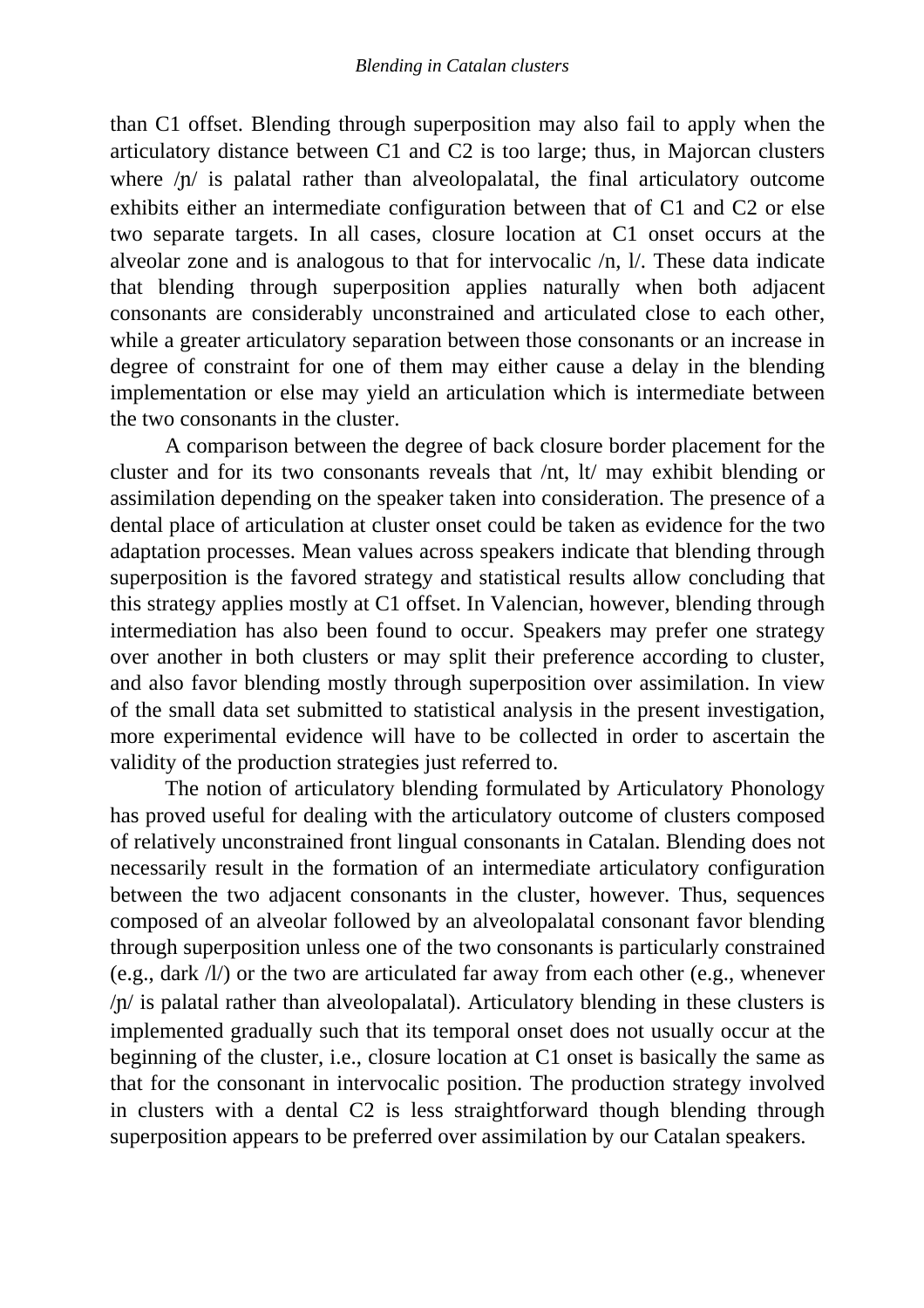#### *Daniel Recasens*

Data for other Majorcan clusters with  $/n$ , 1/ followed by (alveolo)palatal consonants other than  $\Lambda$ ,  $\mathbf{n}'$  not submitted to analysis in the present investigation are in agreement with the notion that blending may fail to apply if C1 is especially constrained and/or if the two adjacent consonants are articulated too far away from each other. Thus, in addition to  $/\ln \sqrt{ }$ , other clusters starting with a strongly dark variety of  $\Lambda$  may involve two separate targets for C1 and C2. This is so for /lj/ for all speakers and for /lc/ for speakers BM, MJ and ND, where /j/ and /c/ exhibit a purely palatal realization (/c/ is an allophone of /k/ in Majorcan and therefore should be transcribed [c]). If C1 is unconstrained and C1 and C2 are fairly distant articulatorily, as for the cluster /nc/ for the same speakers BM, MJ and ND, segmental adaptation does not result in blending but in regressive assimilation. In this case, the phonetic outcome [nc] exhibits a palatal, not an alveolopalatal, nasal realization, just as  $/nk/may$  be realized  $[nk]$  in many languages.

 On the other hand, the final outcomes for the Majorcan clusters /nc/ and /lc/ with an alveolopalatal instead of a palatal realization of  $\langle c \rangle$ , are basically the same as those for  $/n\Lambda$  (/nc/) and for the sequence  $/\ln$  with a strongly dark variety of  $/\Lambda$ and an alveolopalatal variety of  $/\nu$  ( $/lc$ ). Indeed, data for speaker CA indicate that the alveolopalatal variety of /c/ undergoes blending after the relatively unconstrained stop /n/, and carryover depalatalization involving dorsopalatal contact loss after highly constrained dark /l/.

 An open issue is how large the articulatory distance between the two adjacent consonants in the cluster ought to be so that a given sequence composed of an alveolar C1 and an (alveolo)palatal C2 undergoes one adaptation process or another. Data reveal that two types of palatal consonants need to be differentiated in this respect, i.e., alveolopalatals which are articulated with the blade and the predorsum and whose place of articulation may coincide partly with that for alveolars, and palatals proper which are basically mediodorsal or mediopostdorsal and involve no alveolar central contact. Clusters with an alveolopalatal C2 may undergo blending  $(\text{nc})$  or C2 depalatalization  $(\text{nc})$ , while those with a palatal C2 are implemented through regressive assimilation (/nc/) or two successive targets (/lc/).

# **4 Acknowledgments**

This research was funded by projects HUM2006-03742 of the Ministry of Education and Science of Spain and FEDER, and 2005SGR864 of the Catalan Government. I would like to thank Aina Espinosa for help with the statistical analysis and to Marzena Zygis for comments on a previous manuscript version.